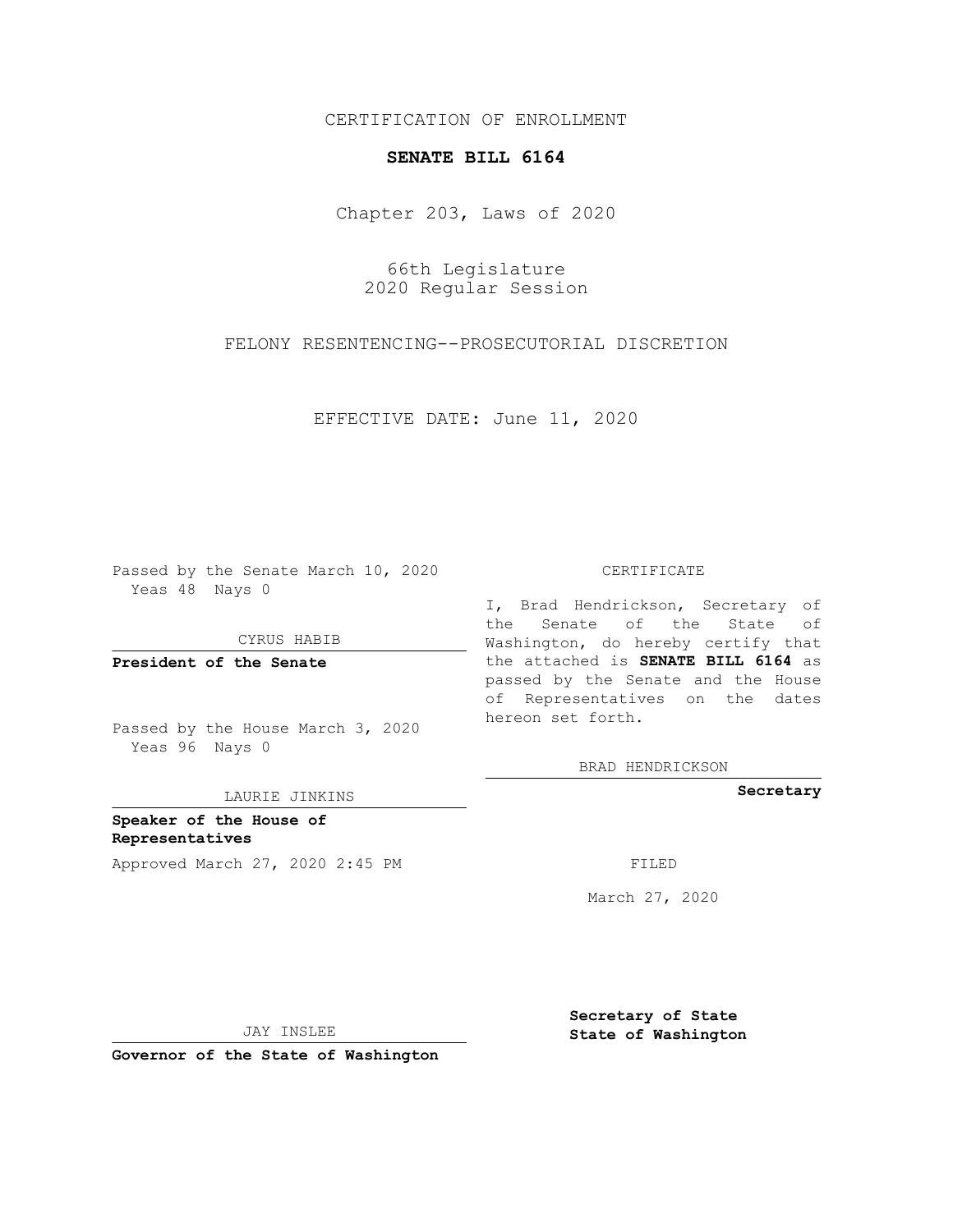## **SENATE BILL 6164**

AS AMENDED BY THE HOUSE

Passed Legislature - 2020 Regular Session

## **State of Washington 66th Legislature 2020 Regular Session**

**By** Senators Dhingra, Wilson, C., McCoy, Das, Darneille, Kuderer, and Randall

Prefiled 01/08/20. Read first time 01/13/20. Referred to Committee on Law & Justice.

 AN ACT Relating to prosecutorial discretion to seek resentencing; adding a new section to chapter 36.27 RCW; and creating a new 3 section.

BE IT ENACTED BY THE LEGISLATURE OF THE STATE OF WASHINGTON:

 NEW SECTION. **Sec. 1.** It is the intent of the legislature to give prosecutors the discretion to petition the court to resentence an individual if the person's sentence no longer advances the interests of justice. The purpose of sentencing is to advance public safety through punishment, rehabilitation, and restorative justice. When a sentence includes incarceration, this purpose is best served by terms that are proportionate to the seriousness of the offense and provide uniformity with the sentences of offenders committing the same offense under similar circumstances. By providing a means to reevaluate a sentence after some time has passed, the legislature intends to provide the prosecutor and the court with another tool to ensure that these purposes are achieved.

 NEW SECTION. **Sec. 2.** A new section is added to chapter 36.27 18 RCW to read as follows:

 (1) The prosecutor of a county in which an offender was sentenced for a felony offense may petition the sentencing court or the